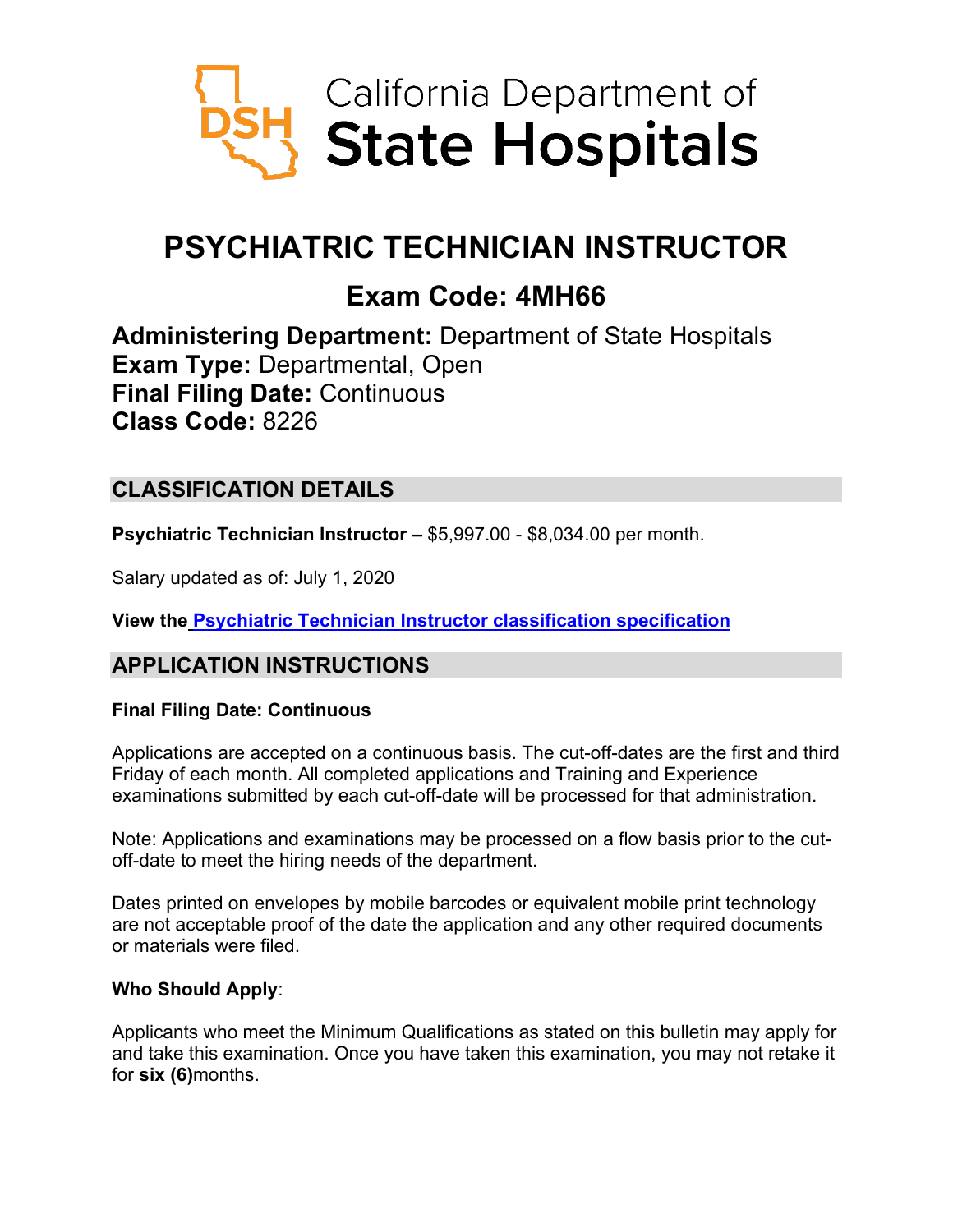Unless otherwise stated on this bulletin, you must meet the Minimum Qualifications by the Final Filing Date or cut-off-date stated above.

#### **How to Apply**:

Applicants are required to submit an [Examination Application \(STD 678\),](https://jobs.ca.gov/pdf/std678.pdf) found at [www.calcareers.ca.gov,](http://www.calcareers.ca.gov/) either by mail, in person, or via email to the address listed below.

Once your application has been submitted, you must complete the **Training and Experience (T&E)** following the instructions below under, **Taking the Examination.**

Examination Services staff will screen each application. Applicants meeting the minimum qualifications will be admitted into the examination. **Applicants must submit the STD. 678 as well as the T&E. Failure to do so will result in a delay in the examination process.**

**The preferred method to apply is by emailing your STD 678 to:**

#### **[PsychiatricTechnicianInstructor@dsh.ca.gov](mailto:PsychiatricTechnicianInstructor@dsh.ca.gov)**

#### **Electronic signatures are acceptable.**

Indicate the Classification on your Examination Application (STD 678).

You may apply by mail or in person to: Department of State Hospitals – Sacramento Attn: Selection Services Unit, MS-14 1215 O Street Sacramento, CA 95814

Indicate the Classification on your Examination Application (STD 678).

In person hours: Monday through Friday, 8am to 5pm (excluding State holidays)

#### **Special Testing Arrangements:**

If you require assistance or alternative testing arrangements due to a disability, please contact the testing department listed in the Contact Information section of this bulletin.

#### **MINIMUM QUALIFICATIONS**

All applicants must meet the education and/or experience requirements as stated on this exam bulletin to be accepted into the examination. Part-time or full-time jobs,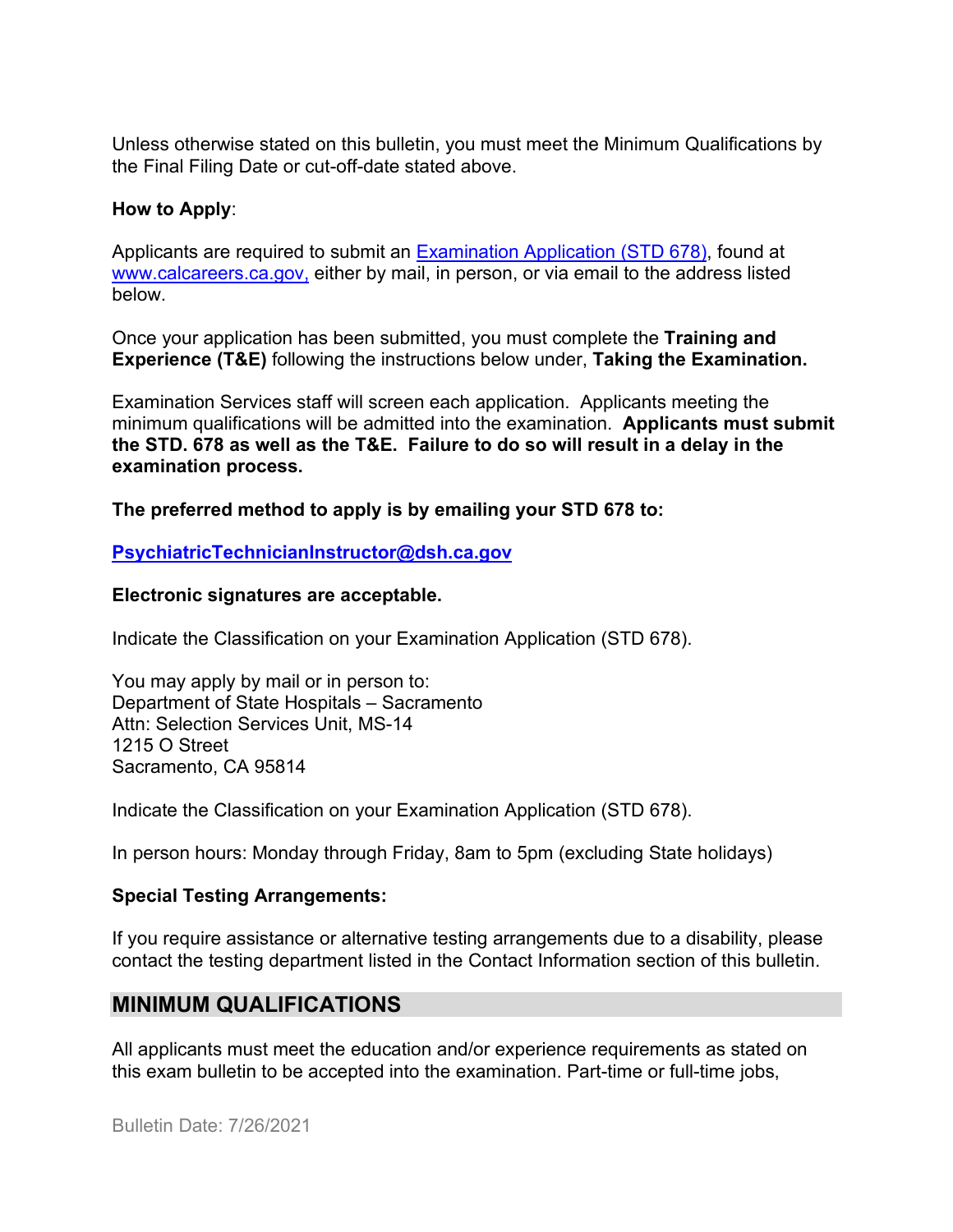regardless of whether paid or volunteer positions, and inside or outside California state service will count toward experience.

Possession of a valid license to practice as a Psychiatric Technician issued by the California Board of Vocational Nurse and Psychiatric Technician Examiners. **And**

Possession of a Standard Teaching Credential with specialization in junior college teaching or a Standard Designated Subjects Teaching Credential, or shall otherwise have training, education, or experience required to teach in the accredited program or any portion thereof in a California junior college or State college.

#### **POSITION DESCRIPTION**

Under general direction, in a State hospital, to teach and supervise Psychiatric Technician Trainees, Psychiatric Technician Apprentices, and Psychiatric Technician Students in a training course designed to prepare them as Psychiatric Technicians; to provide nonmedical surgical nursing training to other hospital personnel; and to do other related work.

## **SPECIAL PERSONAL CHARACTERISTICS**

Aptitude for and interest in teaching nursing; understanding of mentally or developmentally disabled clients; emotional stability; patience; tolerance; tact; alertness; neat personal appearance; hearing and vision required for successful job performance.

#### **EXAMINATION SCOPE**

This examination consists of the following components:

**Training and Experience Evaluation –** Weighted 100% of the final score. The examination will consist solely of a **Training and Experience Evaluation.** To obtain a position on the eligible list, a minimum score of 70% must be received.

In addition to evaluating applicants' relative knowledge, skills, and ability, as demonstrated by quality and breadth of education and/or experience, emphasis in each exam component will be measuring competitively, relative job demands, each applicant's:

#### **Knowledge of:**

- 1. Fundamental, developmental and psychiatric nursing principles and techniques.
- 2. Principles, methods, and techniques in planning, organizing, and conducting educational courses in general behavioral and psychiatric nursing and related subjects.
- 3. Medical and psychiatric terminology.

Bulletin Date: 7/26/2021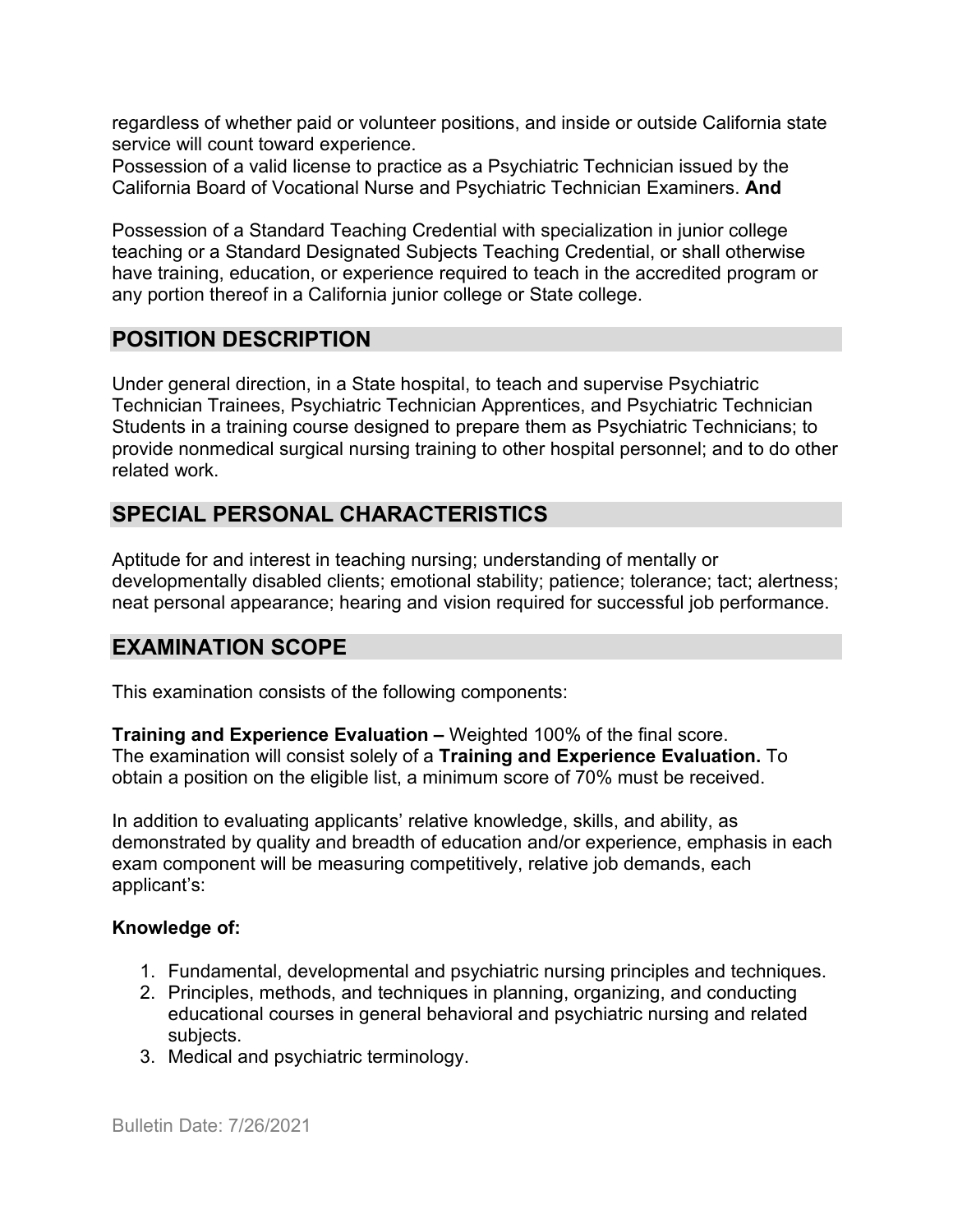#### **Ability to:**

- 1. Apply the principles, methods and techniques involved in conducting training courses in general behavioral and psychiatric nursing and related subjects.
- 2. Supervise on-the-job training of students.
- 3. Evaluate the progress of students.
- 4. Communicate effectively.
- 5. Keep records and prepare reports.

## **ELIGIBLE LIST INFORMATION**

A Departmental, Open eligible list for the **Psychiatric Technician Instructor** classification will be established for:

#### **Department of State Hospitals**

The names of **successful** competitors will be merged onto the eligible list in order of final score regardless of exam date. Eligibility expires **12 months** after it is established. Applicants must then retake the examination to reestablish eligibility.

Veterans' Preference will be granted for this examination. In accordance with Government Codes 18973.1 and 18973.5, whenever any veteran, or widow or widower of a veteran achieves a passing score on an open examination, he or she shall be ranked in the top rank of the resulting eligible list.

Veterans status is verified by the California Department of Human Resources (CalHR). Information on this program and the Veterans' Preference Application (Std. form 1093) is available online at the following website:

<https://www.jobs.ca.gov/CalHRPublic/Landing/Jobs/VeteransInformation.aspx>

Additional information on veteran benefits is available at the Department of Veterans Affairs.

Career credits are not granted for examinations administered on an Open or Promotional basis.

#### **PREPARING FOR THE EXAMINATION**

Here is a list of suggested resources to have available prior to taking the exam.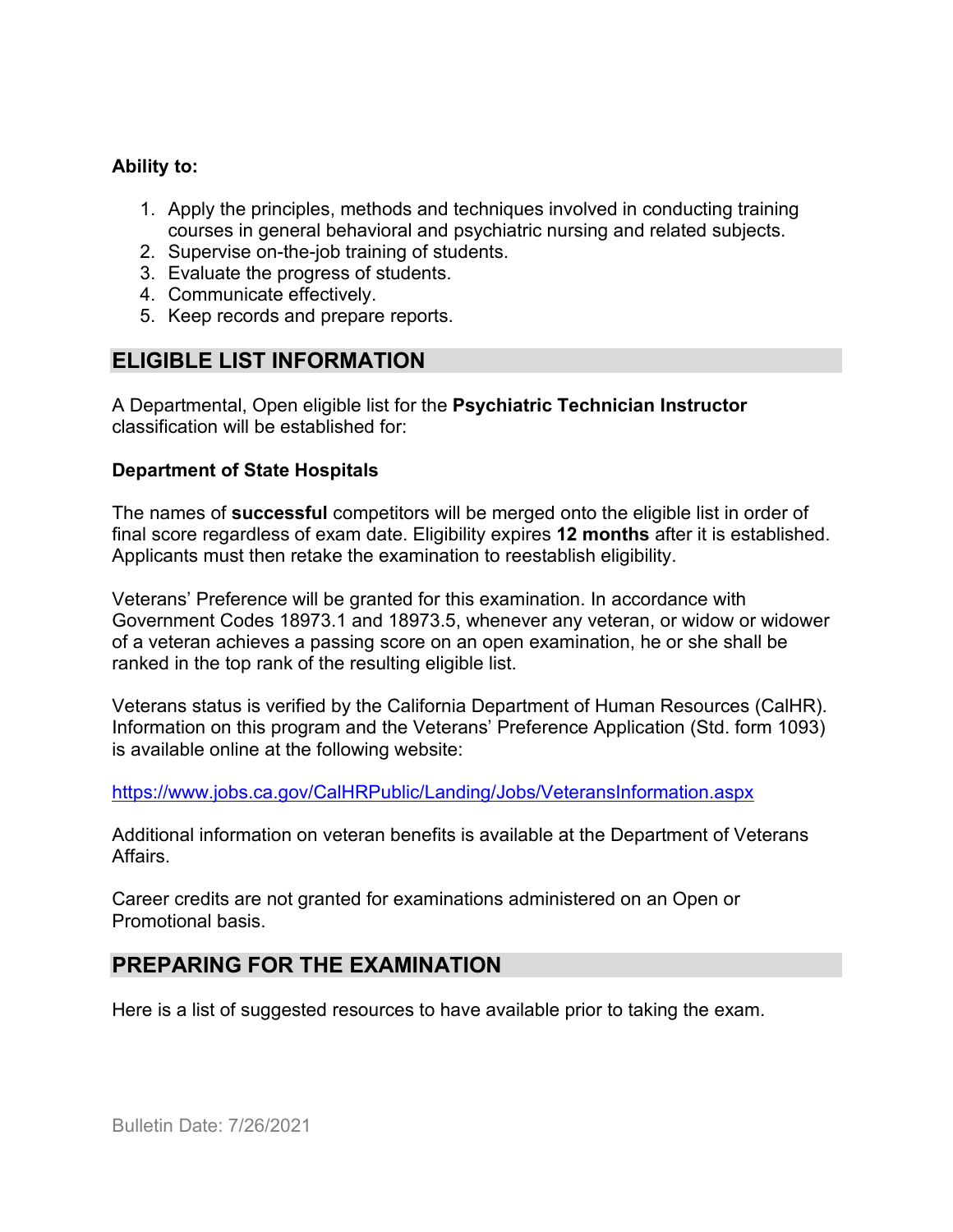- 1. **Employment History:** Employment dates, job titles, organization names and addresses, names of supervisors or persons who can verify your job responsibilities, and phone numbers of persons listed above.
- 2. **Education:** School names and addresses, degrees earned, dates attended, courses taken (verifiable on a transcript), persons or office who can verify education, and phone numbers of persons or offices listed above.
- 3. **Training:** Class titles, certifications received, names of persons who can verify your training, and phone numbers of persons listed above.

## **TAKING THE EXAMINATION**

**Step 1. Submit your STD 678 (email preferred: [PsychiatricTechnicianInstructor@dsh.ca.gov\)](mailto:PsychiatricTechnicianInstructor@dsh.ca.gov)**

**Step 2. [Click on this link to take the Psychiatric Technician Instructor](https://www.surveymonkey.com/r/3MFYTR9) [examination.](https://www.surveymonkey.com/r/3MFYTR9)**

**Note: If you do not submit a separate application for this examination following the instructions above, your exam results will not be processed, and you will not be added to the eligibility list.**

#### **TESTING DEPARTMENTS**

Department of State Hospitals

#### **CONTACT INFORMATION**

Questions relating to this exam should be directed to:

Department of State Hospitals Selection Services Unit Monday through Friday, 8am to 5pm (excluding State Holidays) Phone: 916-651-8832 Email: **[PsychiatricTechnicianInstructor@dsh.ca.gov](mailto:PsychiatricTechnicianInstructor@dsh.ca.gov)**

California Relay Service: 1-800-735-2929 (TTY), 1-800-735-2922 (Voice). TTY is a Telecommunications Device for the Deaf, and is reachable only from phones equipped with a TTY Device.

## **EQUAL OPPORTUNITY EMPLOYER**

The State of California is an equal opportunity employer to all, regardless of age, ancestry, color, disability (mental and physical), exercising the right of family care and medical leave, gender, gender expression, gender identity, genetic information, marital status, medical condition, military or veteran status, national origin, political affiliation,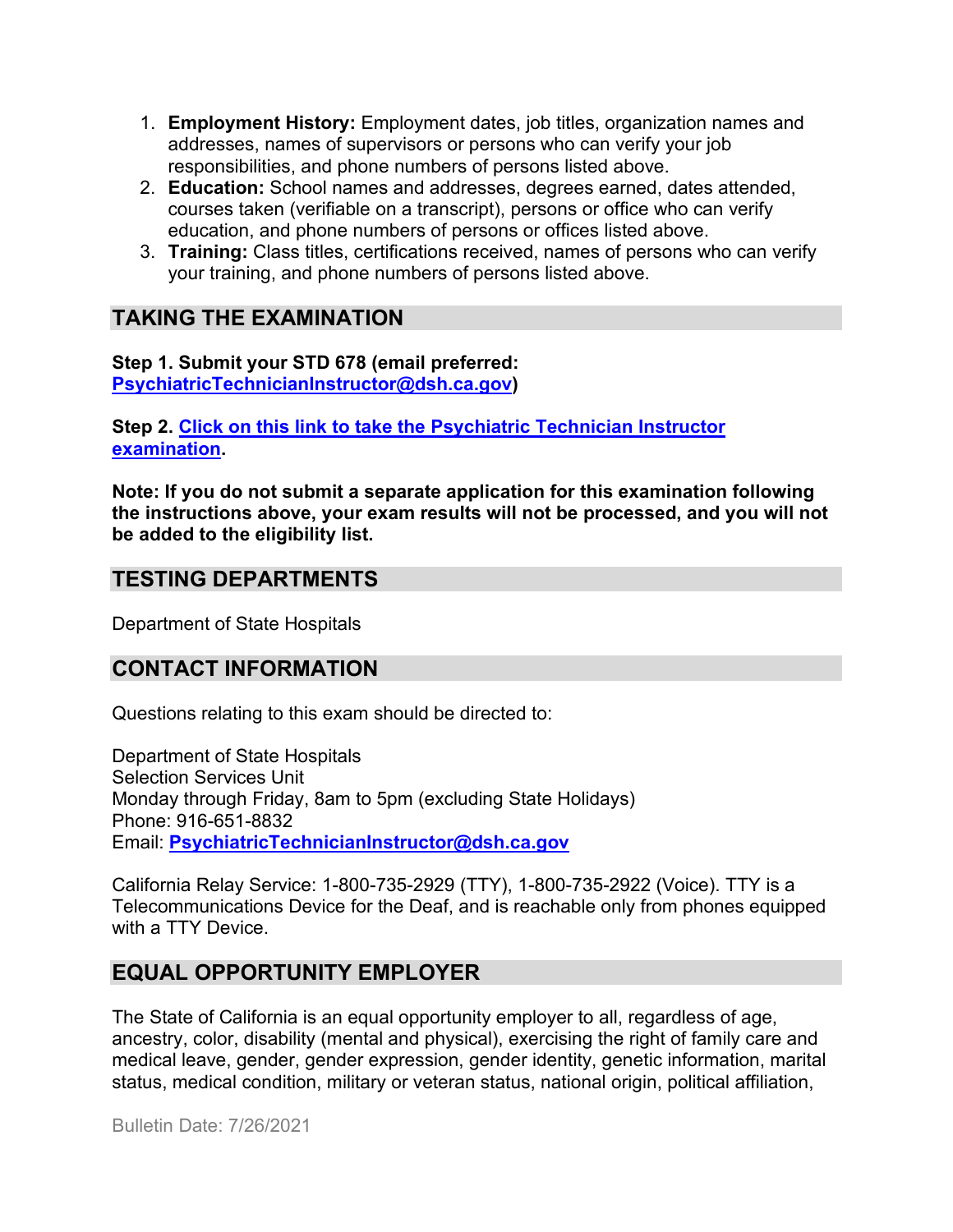race, religious creed, sex (includes pregnancy, childbirth, breastfeeding, and related medical conditions), and sexual orientation.

#### **DRUG-FREE STATEMENT**

It is an objective of the State of California to achieve a drug-free State work place. Any applicant for State employment will be expected to behave in accordance with this objective, because the use of illegal drugs is inconsistent with the law of the State, the rules governing civil service, and the special trust placed in public servants.

#### **GENERAL INFORMATION**

Examination and/or Employment Application (STD 678) forms are available at the California Department of Human Resources, local offices of the Employment Development Department, and through your CalCareer Account at the following website:

#### **http://www.CalCareers.ca.gov/**

If you meet the requirements stated on this examination bulletin, you may take this examination, which is competitive. Possession of the entrance requirements does not assure a place on the eligible list. Your performance in the examination described in this bulletin will be rated against a predetermined job-related rating, and all applicants who pass will be ranked according to their score.

The Department of State Hospitals reserves the right to revise the examination plan to better meet the needs of the service, if the circumstances under which this examination was planned change. This examination may be canceled by the Department of State Hospitals at any time prior to the establishment of the employment list. Such revision or cancelation will be in accordance with civil service laws and rules and all applicants will be notified.

General Qualifications: Applicants must possess essential personal qualifications including integrity, initiative, dependability, good judgement, the ability to work cooperatively with others, and a state of health consistent with the ability to perform the assigned duties of the class. A medical examination may be required. In open examinations, investigation may be made of employment records and personal history and fingerprinting may be required.

Eligible Lists: Eligible lists established by competitive examination, regardless of date, must be used in the following order: 1) sub-divisional promotional, 2) departmental promotional, 3) multi-departmental promotional, 4) servicewide promotional, 5) departmental open, 6) open. When there are two lists of the same kind, the older must be used first. Eligible lists will expire in one to four years unless otherwise stated on the bulletin.